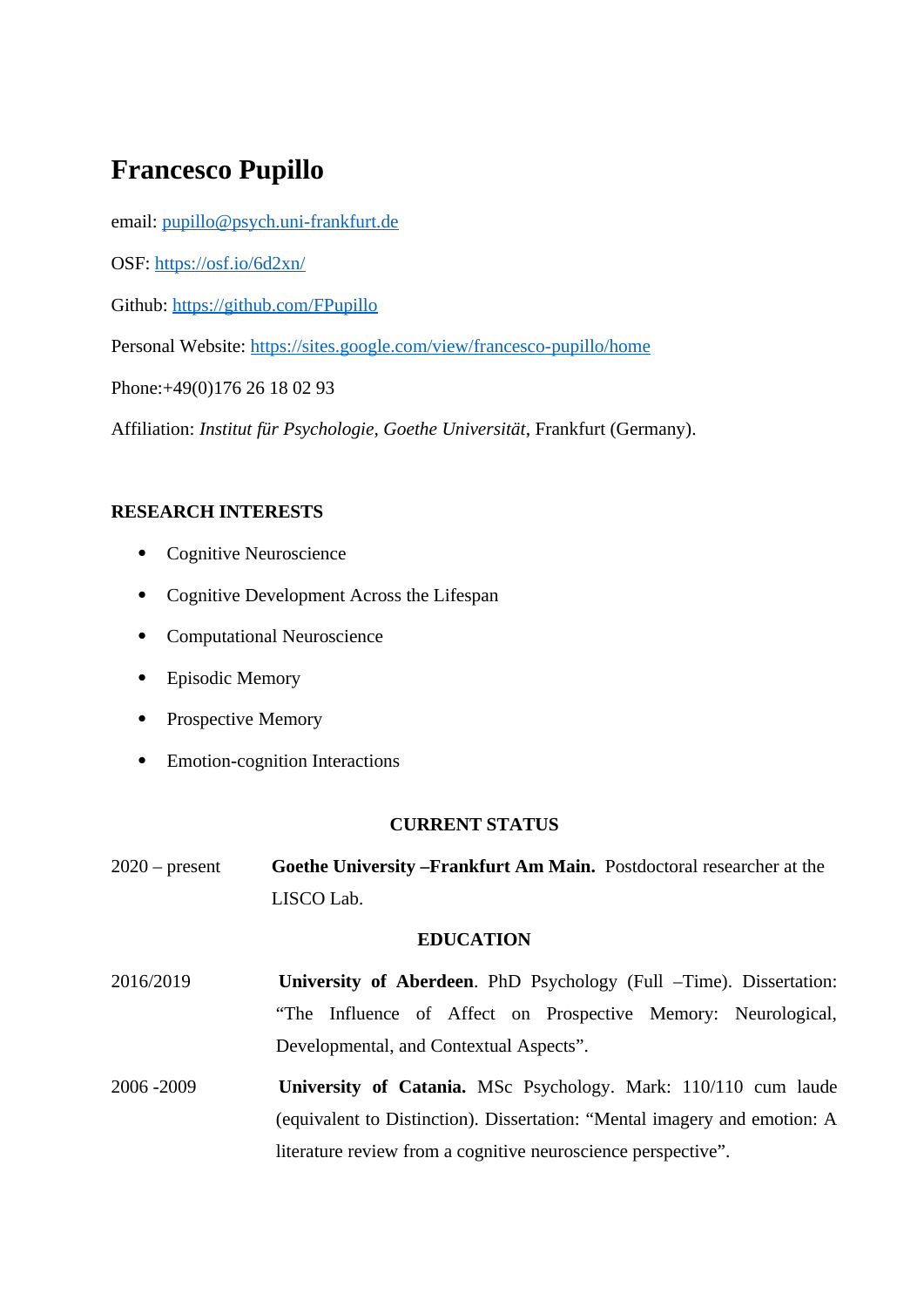2002-2006 **University of Catania**. BSc Psychological Sciences and Techniques. Mark: 110/110 cum laude (equivalent to First class Honours). Research project: "Perception and mental representation in individuals with mental diseases".

#### **PUBLICATIONS**

- **Pupillo, F.**, Bruckner, R., & Shing, Y. L. (*in preparation*). Episodic Memory in Changing Environments.
- **Pupillo, F.**, Ortiz-Tudela, J., Bruckner, R., & Shing, Y. L. (*in preparation*). Prediction Error and Memory: Insights from Computational Models.
- **Pupillo,** F., Hering, A., Martinovic, J., Phillips, L., & Schnitzspahn, K. (in preparation). The effect of negative mood on the electrophysiological correlates of remembering intentions.
- Ortiz-Tudela, J., Nolden, S., **Pupillo, F**., Ehrlich, I., Schommartz, I., Turan, G., & Shing, Y. L. (*under review*). *N*ot what U expect: Effects of Prediction Errors on Episodic Memory.
- **Pupillo, F**., Powell, D. J., Phillips, L. H., & Schnitzspahn, K. M. (2021). Remember to Stay Positive: Affect and Prospective Memory in Everyday Life. *Applied Cognitive Psychology*.
- **Pupillo, F.,** Phillips, L., & Schnitzspahn, K. (2021). The detrimental effects of mood on prospective memory are modulated by age. *Emotion*, 21(3), 569–583.

#### **AWARDS/SCHOLARSHIPS**

- 2016 –2019 Three-year PhD Scholarship awarded by the University of Aberdeen, School of Psychology, for the project "Emotion-cognition interactions: from lab to life". May 2019 Development Trust Student Support Fund, £536 travel grant to present at
- the International Society for Research on Emotion (ISRE) Conference in Amsterdam, 10-13 July 2019.
- April 2019 Guarantors of Brain, £490 travel grant to present at the  $5<sup>th</sup>$  International Conference Aging & Cognition in Zurich, 24-26 April 2019.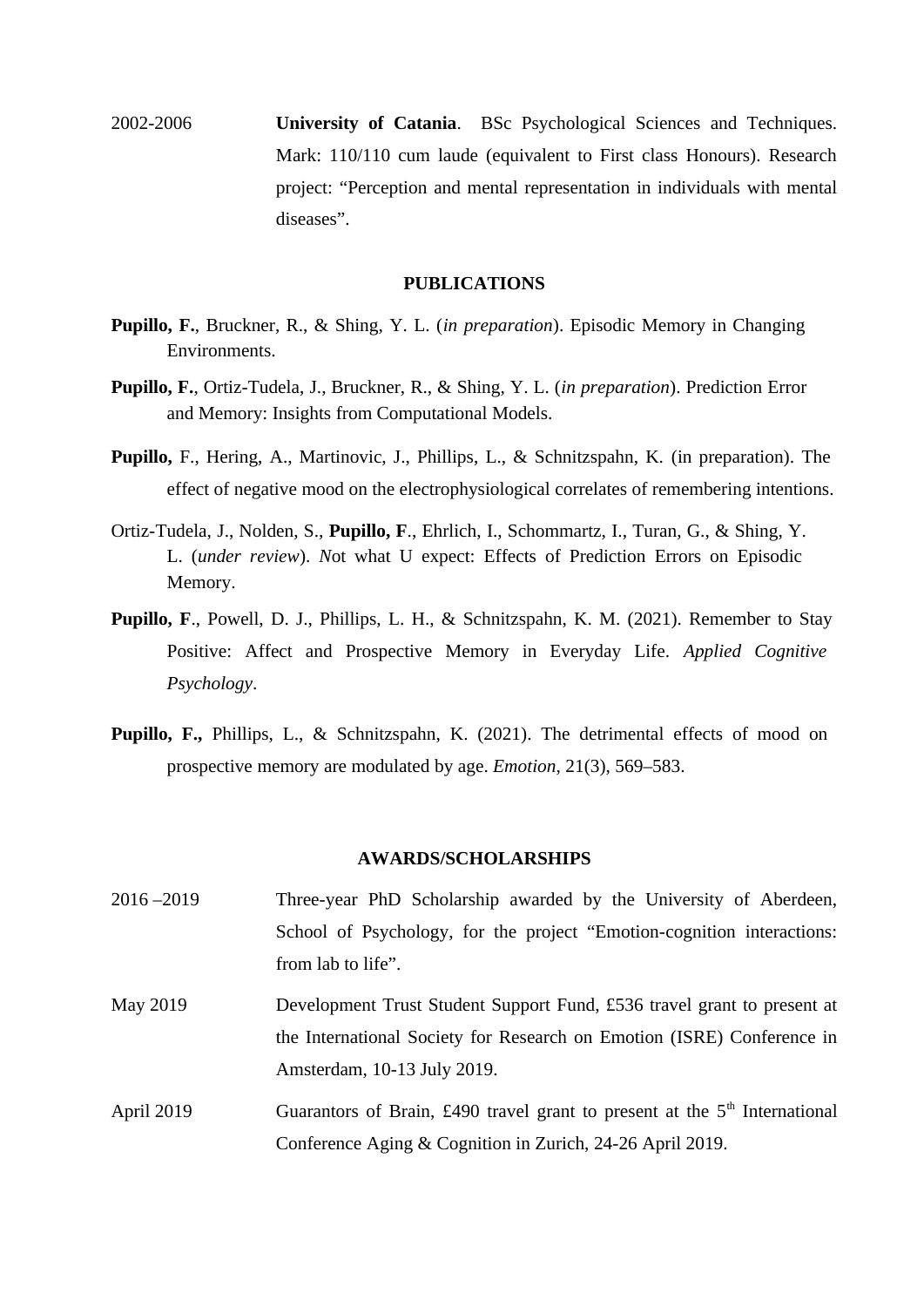- August 2018 British Psychology Society (BPS), Cognitive Psychology Section Postgraduate Bursary, £450 travel grant to present at BPS Annual Conference at the Liverpool Hope University, 28-30 August 2018.
- September 2018 Guarantors of Brain, £800 travel grant to present at the International Conference of Prospective Memory in Melbourne, 3-6 January 2018.
- October 2018 Grindley Grant of the Experimental Psychology Society, £500 travel grant to present at the International Conference of Prospective Memory in Melbourne, 3-6 January 2018.

#### **CONFERENCE PRESENTATIONS**

- September 21<sup>st</sup>, 2021 *Prediction Error and Memory: Insights from Computational Models.* Poster presented at the 2021 Flux Congress (on line event).
- September 23rd, 2021 *Prediction Error and Memory: Insights from Computational Models.*  Poster presented at the Berstein Conference 2021 (on line event).
- August 6th, 2021 *Prediction Error and Memory.* Talk presented at the International Interdisciplinary Computational Cognitive Science Summer School (on line event).
- July 13th, 2019 *Influence of Everyday Mood on Naturalistic Prospective Memory in Aging: A Diary Study*. Talk presented at the symposium on emotion and cognitive functioning, International Society for Research on Emotion Conference, Amsterdam, Netherlands.
- April 24-26, 2019 *Influence of Everyday Mood on Naturalistic Prospective Memory in Aging: A Diary Study. Plenary talk,* 5<sup>th</sup> International Conference Aging & Cognition 2019, Zurich, Switzerland.
- August 28<sup>th</sup>, 2019 *The Influence of Mood on Prospective Memory in Young and Older Adults.* Talk presented at the symposium on Cognitive Aging, BPS Annual Conference, Liverpool, UK.
- July 1-3, 2018 *The Effects of Aging and Mood on Time-Based and Event-Based Prospective Memory.* Poster presented at the symposium on Prospective Memory, Heidelberg, Germany.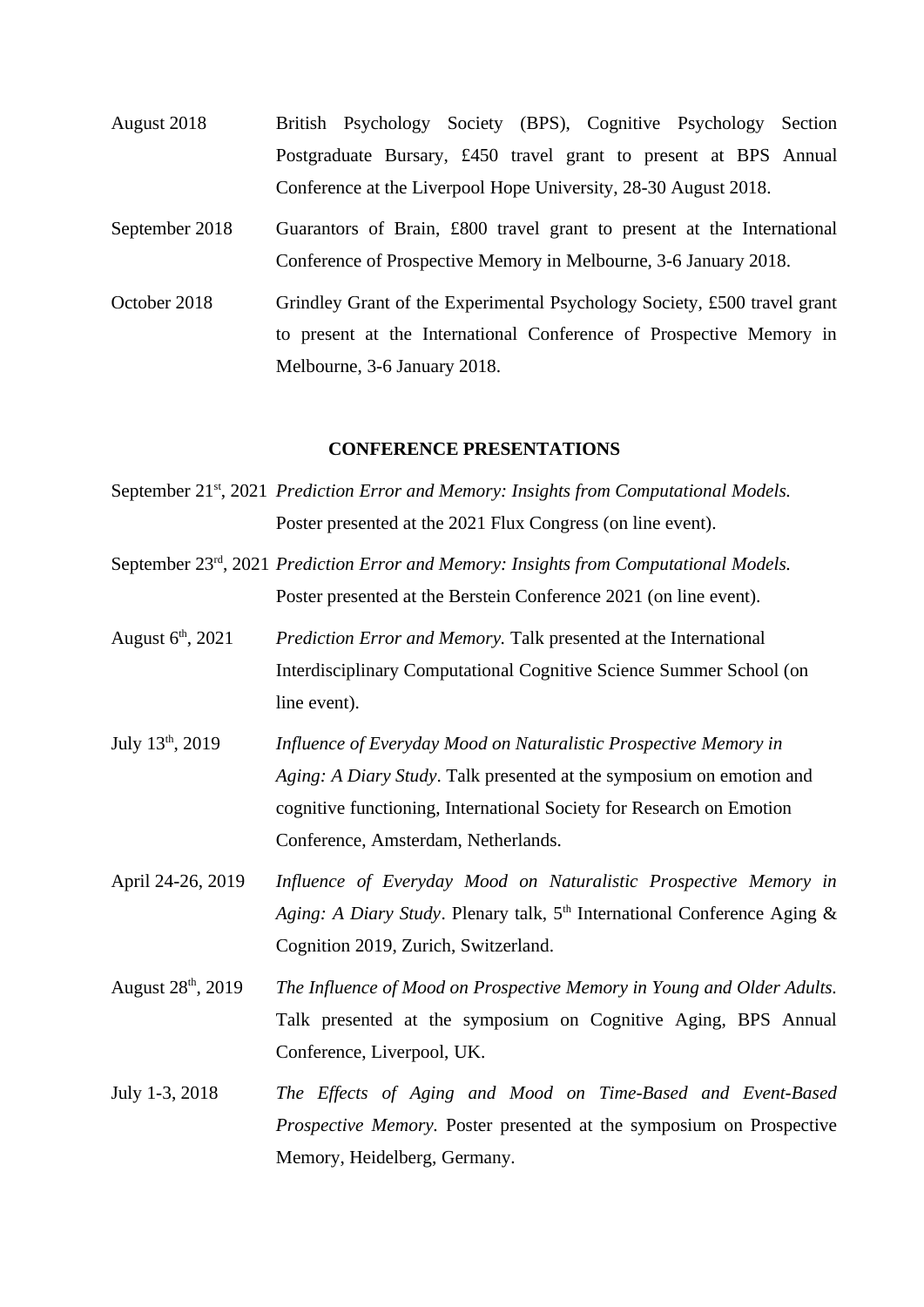January 3-6, 2018 *The Effects of Aging and Mood on Time-Based and Event-Based Prospective Memory.* Poster presented at the 5<sup>th</sup> International Conference of Prospective Memory, Melbourne, Australia.

#### **CURRENT COLLABORATIONS**

- Computational models of learning and memory
	- Dr Rasmus Bruckner, Researcher at the Biological Psychology and Cognitive Neurosceince department at Freie Universität Berlin, Germany.
- Mood-cognition interactions and EEG
	- Dr Alexandra Hering, Assistant Professor at the department of Developmental Psychology at Tilburg University, Netherlands.
	- Dr Jasna Martinovic, Senior Lecturer, School of Psychology, University of Edinburgh, UK.
- Effect of valence and arousal of the cues on remembering future intentions
	- Dr Katharina Schitzspahn, Lecturer, School of Psychology, University of Aberdeen, UK.
- Modeling response time distributions in prospective memory
	- Dr Gene Brewer, Associate Professor, Institute for Humanities Research Arizona State University, USA.

## **ADDITIONAL COURSES AND WORKSHOPS**

- September 2021 *Computational Psychiatry*, Zurich (Switzerland).
- June 2021 *Introduction to Machine Learning in Python*, Frankfurt (Germany).
- April 2021 *Applied Data Science with Python*, Frankfurt (Germany).
- February 2020 *Introduction to Deep Learning*, Marburg (Germany).
- July 2018 *Intensive Longitudinal Methods*, Aberdeen (UK).
- July 2017 *Introduction to linear modeling with R*, Aberdeen (UK).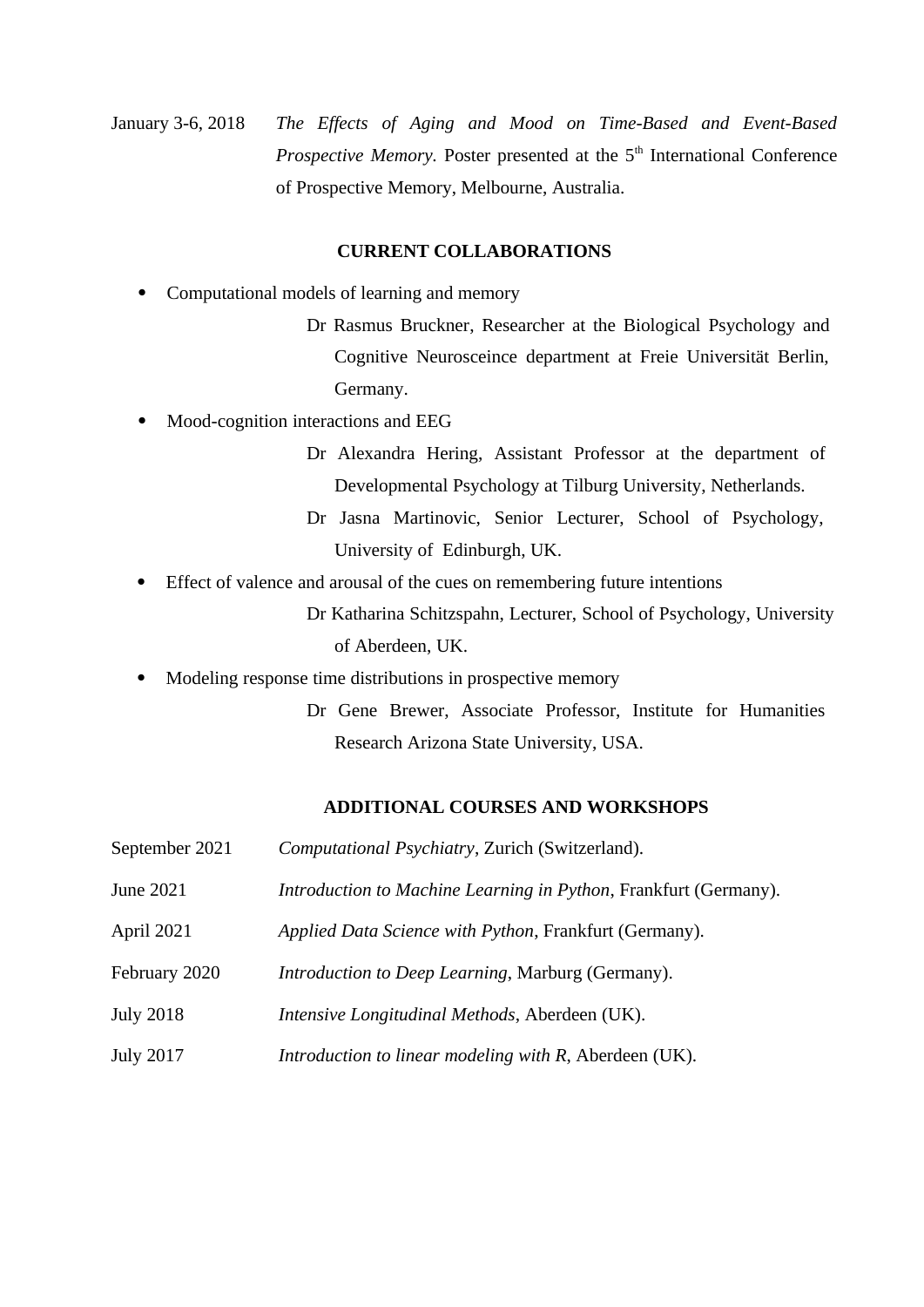#### **TEACHING EXPERIENCE**

- 2021 Introduction to fMRI analysis (Goethe University, Germany). Practical workshop on the analysis of fMRI data for the MSc on Cognitive Neuroscience.
- 2019 Behaviour, health, and wellbeing course: Lecturer (University of Aberdeen). Key theories and main methodologies for analysing behaviour in everyday life for  $3<sup>rd</sup>$  year students of psychology and medicine.
- 2018-2019 SPSS practical classes: Tutor (University of Aberdeen). Support for 3<sup>rd</sup> year psychology students using SPSS to analyse data.
- 2018-2019 Research Methods Course: Tutor (University of Aberdeen). Quantitative research methods for 1<sup>st</sup> year psychology students. It involved both theoretical and practical aspects.
- 2017-2019 Statistics with R drop-in sessions: Tutor (University of Aberdeen). Theorical and practical sessions on statitics and r, aimed at MSc students.
- 2017-2019 Introductory psychology classes: Tutor (University of Aberdeen). Academic support for  $1<sup>st</sup>$  year psychology students. It included delivering workshops, promoting debates in groups of 20 students, and marking written assessments.

## **SUPERVISION OF STUDENTS**

# **Bachelor students**

- Rasmus Sinn (2021). *Memory in changing environments.* Goethe University Frankfurt.
- Richardson, M., Tuominen, E. W. (2018-2019). *The effect of negative mood on eventbased prospective memory*. University of Aberdeen.
- Hurrell, H. P., Few, J. (2017-2018). *Influence of everyday mood on naturalistic prospective memory.* University of Aberdeen.
- McCaan, R., Galicia, H., Murray, G. (2016-2017). *The influence of mood on prospective memory: The role of the task type.* University of Aberdeen.